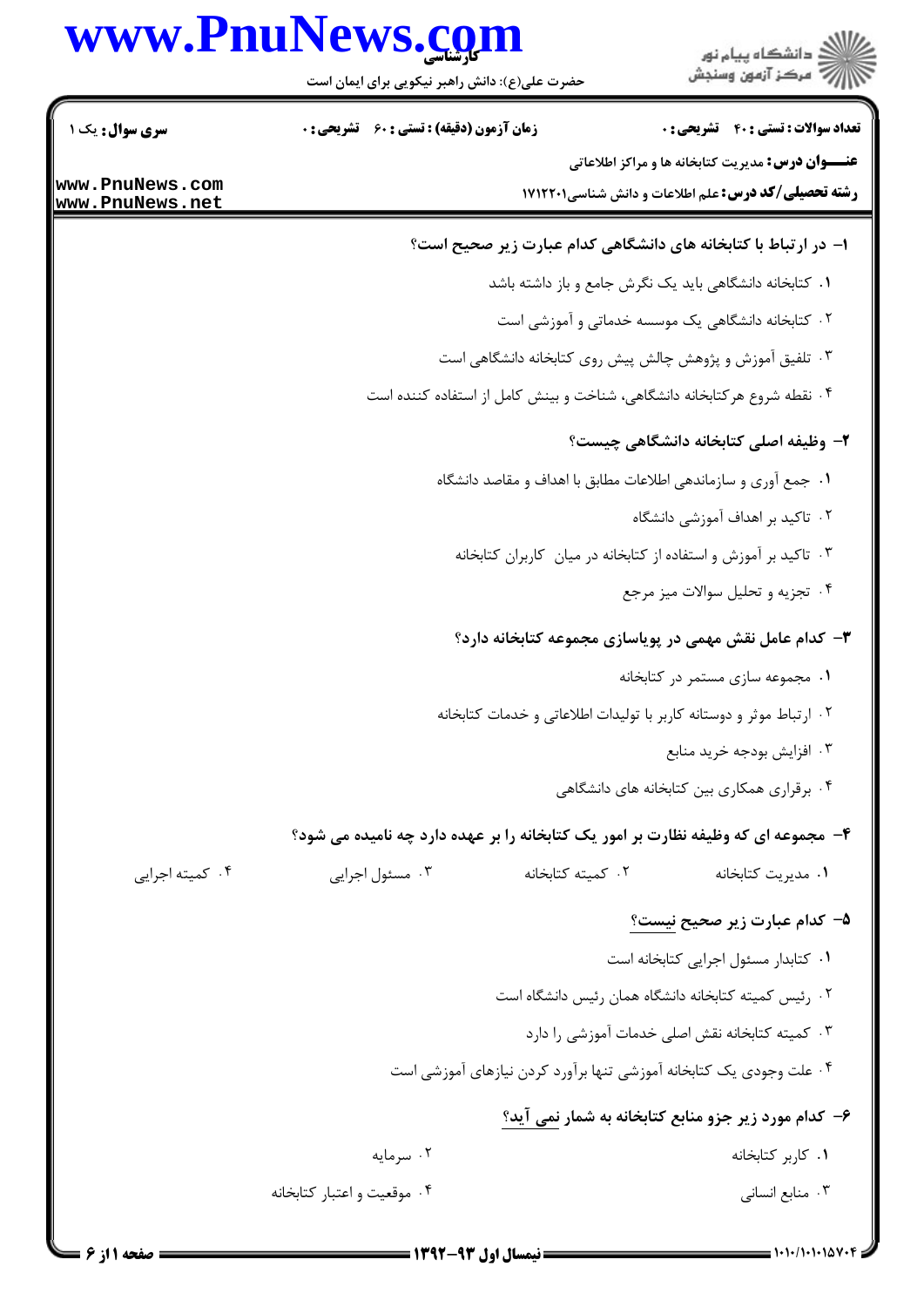| <b>زمان آزمون (دقیقه) : تستی : 60 ٪ تشریحی : 0</b><br><b>سری سوال : ۱ یک</b><br><b>عنـــوان درس:</b> مدیریت کتابخانه ها و مراکز اطلاعاتی<br>www.PnuNews.com<br><b>رشته تحصیلی/کد درس:</b> علم اطلاعات و دانش شناسی1۷۱۲۲۰۱<br>www.PnuNews.net<br>۷– مهمترین دارایی هر کتابخانه چیست؟<br>٠٢ منابع كتابخانه<br>٠١. اعتبار كتابخانه<br>۰۴ نیروی انسانی کتابخانه<br>۰۳ ساختمان كتابخانه<br>۸− این نقش مسئولین کتابخانه، وظیفه آگاه کردن جامعه از نیازهای کتابخانه جهت طرح توسعه بهتر خدمات کتابخانه را بر<br>عهده دارد؟<br>۰۳ نقش بشر دوستانه<br>۰۲ نقش مشارکتی<br>۰۴ نقش سرپرستی<br>٠١ نقش مددكارانه<br>۹- موثرترین نقش مشارکتی در یک کتابخانه دانشگاهی را چه کسی/ گروهی ایفا می کند؟<br>۰۴ کمیته کتابخانه<br>٠٢ کاربران<br>٠١. كتابداران<br>۰۳ مديران<br>∙ا– کدام یک از نقش های کتابخانه ای تنها یک رفتار نمادین است؟<br>۰۴ نقش مشاركتي<br>۰۳ نقش مددکارانه<br>۰۲ نقش بشردوستانه<br>۰۱ نقش فزاينده<br>1۱– علت وجودی یک کتابخانه چیست؟<br>۰۲ سازماندهی و نگهداری منابع دانشی<br>۰۱ پاسخ گویی به نیارهای اطلاعاتی مراجعان<br>۰۳ ایجاد حس توسعه یافتگی در جامعه<br>۰۴ برقراری ارتباط موثر با دیگر سازمانها و ارگانهای اجتماعی<br>12- كدام عبارت زير صحيح مي باشد؟<br>۰۱ برنامه ریزی درباره تصمیم گیری و حل مساله صورت می گیرد<br>۰۲ برنامه ریزی بر پایه چارچوب نظری صورت می گیرد<br>۰۳ رهبری مفهوم عام تر از هدایت در بر دارد<br>۰۴ تصمیم گیری مولفه اصلی برنامه ریزی است<br>۱۳– کدام یک از خدمات کتابخانه ای به مرحله انجام خدمات واقعی کتابخانه نزدیکتر است؟<br>۰۲ تقاضا<br>۰۴ بازیابی<br>۰۳ تحقیق<br>۰۱ توزیع منابع<br>۱۴- بر اساس مطالب کتاب، کدام یک از مراحل زیر در جهت تدارک و بهره برداری موثرتر از خدمات کتابخانه اولویت دارد؟<br>۰۴ توزیع<br>۰۳ اطلاع یابی<br>۰۲ بازیابی | www.PnuNews.com<br>حضرت علی(ع): دانش راهبر نیکویی برای ایمان است | ِ<br>∭ دانشڪاه پيام نور<br>∭ مرڪز آزمون وسنڊش |
|------------------------------------------------------------------------------------------------------------------------------------------------------------------------------------------------------------------------------------------------------------------------------------------------------------------------------------------------------------------------------------------------------------------------------------------------------------------------------------------------------------------------------------------------------------------------------------------------------------------------------------------------------------------------------------------------------------------------------------------------------------------------------------------------------------------------------------------------------------------------------------------------------------------------------------------------------------------------------------------------------------------------------------------------------------------------------------------------------------------------------------------------------------------------------------------------------------------------------------------------------------------------------------------------------------------------------------------------------------------------------------------------------------------------------------------------------------------------------------------------------------------------------------------------------------------------------------------------------------------------------------------------------------------------------|------------------------------------------------------------------|-----------------------------------------------|
|                                                                                                                                                                                                                                                                                                                                                                                                                                                                                                                                                                                                                                                                                                                                                                                                                                                                                                                                                                                                                                                                                                                                                                                                                                                                                                                                                                                                                                                                                                                                                                                                                                                                              |                                                                  | <b>تعداد سوالات : تستي : 40 - تشريحي : 0</b>  |
|                                                                                                                                                                                                                                                                                                                                                                                                                                                                                                                                                                                                                                                                                                                                                                                                                                                                                                                                                                                                                                                                                                                                                                                                                                                                                                                                                                                                                                                                                                                                                                                                                                                                              |                                                                  |                                               |
|                                                                                                                                                                                                                                                                                                                                                                                                                                                                                                                                                                                                                                                                                                                                                                                                                                                                                                                                                                                                                                                                                                                                                                                                                                                                                                                                                                                                                                                                                                                                                                                                                                                                              |                                                                  |                                               |
|                                                                                                                                                                                                                                                                                                                                                                                                                                                                                                                                                                                                                                                                                                                                                                                                                                                                                                                                                                                                                                                                                                                                                                                                                                                                                                                                                                                                                                                                                                                                                                                                                                                                              |                                                                  |                                               |
|                                                                                                                                                                                                                                                                                                                                                                                                                                                                                                                                                                                                                                                                                                                                                                                                                                                                                                                                                                                                                                                                                                                                                                                                                                                                                                                                                                                                                                                                                                                                                                                                                                                                              |                                                                  |                                               |
|                                                                                                                                                                                                                                                                                                                                                                                                                                                                                                                                                                                                                                                                                                                                                                                                                                                                                                                                                                                                                                                                                                                                                                                                                                                                                                                                                                                                                                                                                                                                                                                                                                                                              |                                                                  |                                               |
|                                                                                                                                                                                                                                                                                                                                                                                                                                                                                                                                                                                                                                                                                                                                                                                                                                                                                                                                                                                                                                                                                                                                                                                                                                                                                                                                                                                                                                                                                                                                                                                                                                                                              |                                                                  |                                               |
|                                                                                                                                                                                                                                                                                                                                                                                                                                                                                                                                                                                                                                                                                                                                                                                                                                                                                                                                                                                                                                                                                                                                                                                                                                                                                                                                                                                                                                                                                                                                                                                                                                                                              |                                                                  |                                               |
|                                                                                                                                                                                                                                                                                                                                                                                                                                                                                                                                                                                                                                                                                                                                                                                                                                                                                                                                                                                                                                                                                                                                                                                                                                                                                                                                                                                                                                                                                                                                                                                                                                                                              |                                                                  |                                               |
|                                                                                                                                                                                                                                                                                                                                                                                                                                                                                                                                                                                                                                                                                                                                                                                                                                                                                                                                                                                                                                                                                                                                                                                                                                                                                                                                                                                                                                                                                                                                                                                                                                                                              |                                                                  |                                               |
|                                                                                                                                                                                                                                                                                                                                                                                                                                                                                                                                                                                                                                                                                                                                                                                                                                                                                                                                                                                                                                                                                                                                                                                                                                                                                                                                                                                                                                                                                                                                                                                                                                                                              |                                                                  |                                               |
|                                                                                                                                                                                                                                                                                                                                                                                                                                                                                                                                                                                                                                                                                                                                                                                                                                                                                                                                                                                                                                                                                                                                                                                                                                                                                                                                                                                                                                                                                                                                                                                                                                                                              |                                                                  |                                               |
|                                                                                                                                                                                                                                                                                                                                                                                                                                                                                                                                                                                                                                                                                                                                                                                                                                                                                                                                                                                                                                                                                                                                                                                                                                                                                                                                                                                                                                                                                                                                                                                                                                                                              |                                                                  |                                               |
|                                                                                                                                                                                                                                                                                                                                                                                                                                                                                                                                                                                                                                                                                                                                                                                                                                                                                                                                                                                                                                                                                                                                                                                                                                                                                                                                                                                                                                                                                                                                                                                                                                                                              |                                                                  |                                               |
|                                                                                                                                                                                                                                                                                                                                                                                                                                                                                                                                                                                                                                                                                                                                                                                                                                                                                                                                                                                                                                                                                                                                                                                                                                                                                                                                                                                                                                                                                                                                                                                                                                                                              |                                                                  |                                               |
|                                                                                                                                                                                                                                                                                                                                                                                                                                                                                                                                                                                                                                                                                                                                                                                                                                                                                                                                                                                                                                                                                                                                                                                                                                                                                                                                                                                                                                                                                                                                                                                                                                                                              |                                                                  |                                               |
|                                                                                                                                                                                                                                                                                                                                                                                                                                                                                                                                                                                                                                                                                                                                                                                                                                                                                                                                                                                                                                                                                                                                                                                                                                                                                                                                                                                                                                                                                                                                                                                                                                                                              |                                                                  |                                               |
|                                                                                                                                                                                                                                                                                                                                                                                                                                                                                                                                                                                                                                                                                                                                                                                                                                                                                                                                                                                                                                                                                                                                                                                                                                                                                                                                                                                                                                                                                                                                                                                                                                                                              |                                                                  |                                               |
|                                                                                                                                                                                                                                                                                                                                                                                                                                                                                                                                                                                                                                                                                                                                                                                                                                                                                                                                                                                                                                                                                                                                                                                                                                                                                                                                                                                                                                                                                                                                                                                                                                                                              |                                                                  |                                               |
|                                                                                                                                                                                                                                                                                                                                                                                                                                                                                                                                                                                                                                                                                                                                                                                                                                                                                                                                                                                                                                                                                                                                                                                                                                                                                                                                                                                                                                                                                                                                                                                                                                                                              |                                                                  |                                               |
|                                                                                                                                                                                                                                                                                                                                                                                                                                                                                                                                                                                                                                                                                                                                                                                                                                                                                                                                                                                                                                                                                                                                                                                                                                                                                                                                                                                                                                                                                                                                                                                                                                                                              |                                                                  |                                               |
|                                                                                                                                                                                                                                                                                                                                                                                                                                                                                                                                                                                                                                                                                                                                                                                                                                                                                                                                                                                                                                                                                                                                                                                                                                                                                                                                                                                                                                                                                                                                                                                                                                                                              |                                                                  |                                               |
|                                                                                                                                                                                                                                                                                                                                                                                                                                                                                                                                                                                                                                                                                                                                                                                                                                                                                                                                                                                                                                                                                                                                                                                                                                                                                                                                                                                                                                                                                                                                                                                                                                                                              |                                                                  | ٠١ تحقيق                                      |
|                                                                                                                                                                                                                                                                                                                                                                                                                                                                                                                                                                                                                                                                                                                                                                                                                                                                                                                                                                                                                                                                                                                                                                                                                                                                                                                                                                                                                                                                                                                                                                                                                                                                              |                                                                  |                                               |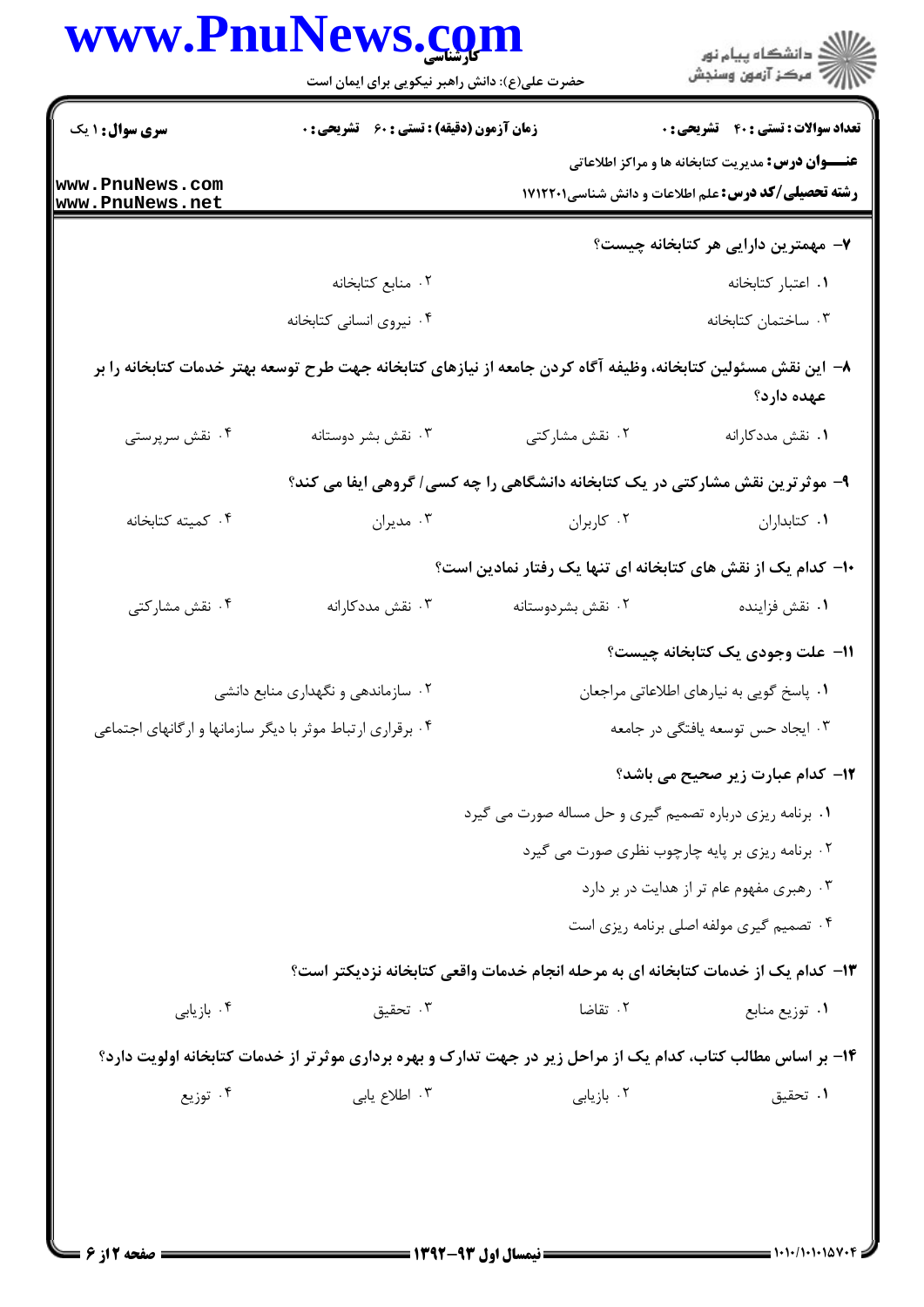|                                    | حضرت علی(ع): دانش راهبر نیکویی برای ایمان است      |                                                                                                                    | ان دانشگاه پيام نور<br>اس مرکز آزمون وسنجش                                                                             |
|------------------------------------|----------------------------------------------------|--------------------------------------------------------------------------------------------------------------------|------------------------------------------------------------------------------------------------------------------------|
| سری سوال: ۱ یک                     | <b>زمان آزمون (دقیقه) : تستی : 60 ٪ تشریحی : 0</b> |                                                                                                                    | <b>تعداد سوالات : تستی : 40 قشریحی : 0</b>                                                                             |
| www.PnuNews.com<br>www.PnuNews.net |                                                    |                                                                                                                    | <b>عنـــوان درس:</b> مدیریت کتابخانه ها و مراکز اطلاعاتی<br><b>رشته تحصیلی/کد درس:</b> علم اطلاعات و دانش شناسی1۷۱۲۲۰۱ |
|                                    |                                                    | ۱۵− یکی از مراحل پنج گانه خدمات کتابخانه ای مرحله بازیابی است. فرض حاکم بر این مرحله چیست؟                         |                                                                                                                        |
|                                    | ۰۲ استفاده کننده شناخت دقیق از نظام کتابخانه ندارد | ٠١. استفاده كننده شناخت دقيق از خدمات كتابخانه دارد                                                                |                                                                                                                        |
|                                    | ۰۴ موارد ب و ج                                     | ۰۳ استفاده کننده بر مبنای ذهنیت خود جستجو می کند                                                                   |                                                                                                                        |
|                                    |                                                    | ۱۶– کدام یک از انواع نیازها به معنای استفاده از خدمات کتابخانه است فارغ از اینکه این نیاز مقبول باشد یا نباشد؟     |                                                                                                                        |
|                                    | ۰۲ تقاضای رضایت آمیز                               |                                                                                                                    | ۰۱ خواسته                                                                                                              |
|                                    | ۰۴ نیازهای شناسایی شده                             |                                                                                                                    | ۰۳ تلاش بدون موفقيت                                                                                                    |
|                                    |                                                    | ۱۷- تفاوت عمده بین خدمات مرجع آماده و گسترده در کدام مورد ذکر نشده است؟                                            |                                                                                                                        |
| ۰۴ کتابدار                         | ۰۳ مطالب استفاده شده                               | ۰۲ ماهيت جستجو                                                                                                     | ٠١ زمان مربوطه                                                                                                         |
|                                    |                                                    |                                                                                                                    | ١٨− بالاترين هدف آموزش استفاده كننده چيست؟                                                                             |
|                                    | ٠٢ كاهش حجم مراجعه به ميز امانت كتابخانه           |                                                                                                                    | ٠١ استفاده از سيستم قفسه باز                                                                                           |
|                                    | ۰۴ معرفی و توصیف بخش های مختلف کتابخانه            |                                                                                                                    | ۰۳ مطالعه مستقل                                                                                                        |
|                                    |                                                    | ۱۹- تهیه این نوع از بودجه نیاز به مهارت خاصی ندارد و دارای معیار از قبل تعیین شده ای برای پول اختصاص داده شده است؟ |                                                                                                                        |
| ۰۴ بودجه برنامه ای                 | ۰۳ بودجه فرموله                                    | ۰۲ بودجه اجرایی                                                                                                    | ۰۱ بودجه کلی                                                                                                           |
|                                    |                                                    | <b>۳۰</b> کدام مورد زیر از جمله محسنات روش تعیین هزینه استاندارد نسبت به تعین هزینه تاریخی به شمار <u>نمی رود؟</u> |                                                                                                                        |
|                                    |                                                    | ۰۱ کنترل نتایج بهتر صورت می گیرد در نتیجه اثر بخشی یک عمل معین قابل محاسبه است                                     |                                                                                                                        |
|                                    |                                                    | ۰۲ کنترل موارد هزینه کرد امکان مقایسه تعیین حساب های هزینه را فراهم می کند                                         |                                                                                                                        |
|                                    |                                                    | ۰۳ روش تعین هزینه استاندارد با کنترل به موقع باعث جبران شرایط گذشته می شود                                         |                                                                                                                        |
|                                    |                                                    | ۰۴ روش تعین هزینه استاندارد با کاهش هزینه ها باعث ذخیره بودجه می شود                                               |                                                                                                                        |
|                                    |                                                    | <b>۲۱</b> - کدام یک از عوامل بازدارنده وجین به ارزش وجودی کتاب وابسته است؟                                         |                                                                                                                        |
| ۰۴ نگرانی از حسابرسی               | ۰۳ تقديس مجموعه                                    | ٠٢ علاقه به تعداد                                                                                                  | ۰۱ فشار کار                                                                                                            |
|                                    |                                                    | ۲۲- در این نوع بودجه، هر ساله مقدار کمی بودجه به صورت ثابت و با دلیل خاصی افزوده می شود؟                           |                                                                                                                        |
| ۰۴ بودجه اجرای <sub>ی</sub>        | ۰۳ بودجه عملیاتی                                   | ۰۲ بودجه خطی                                                                                                       | ۰۱ بودجه کل <sub>ی</sub>                                                                                               |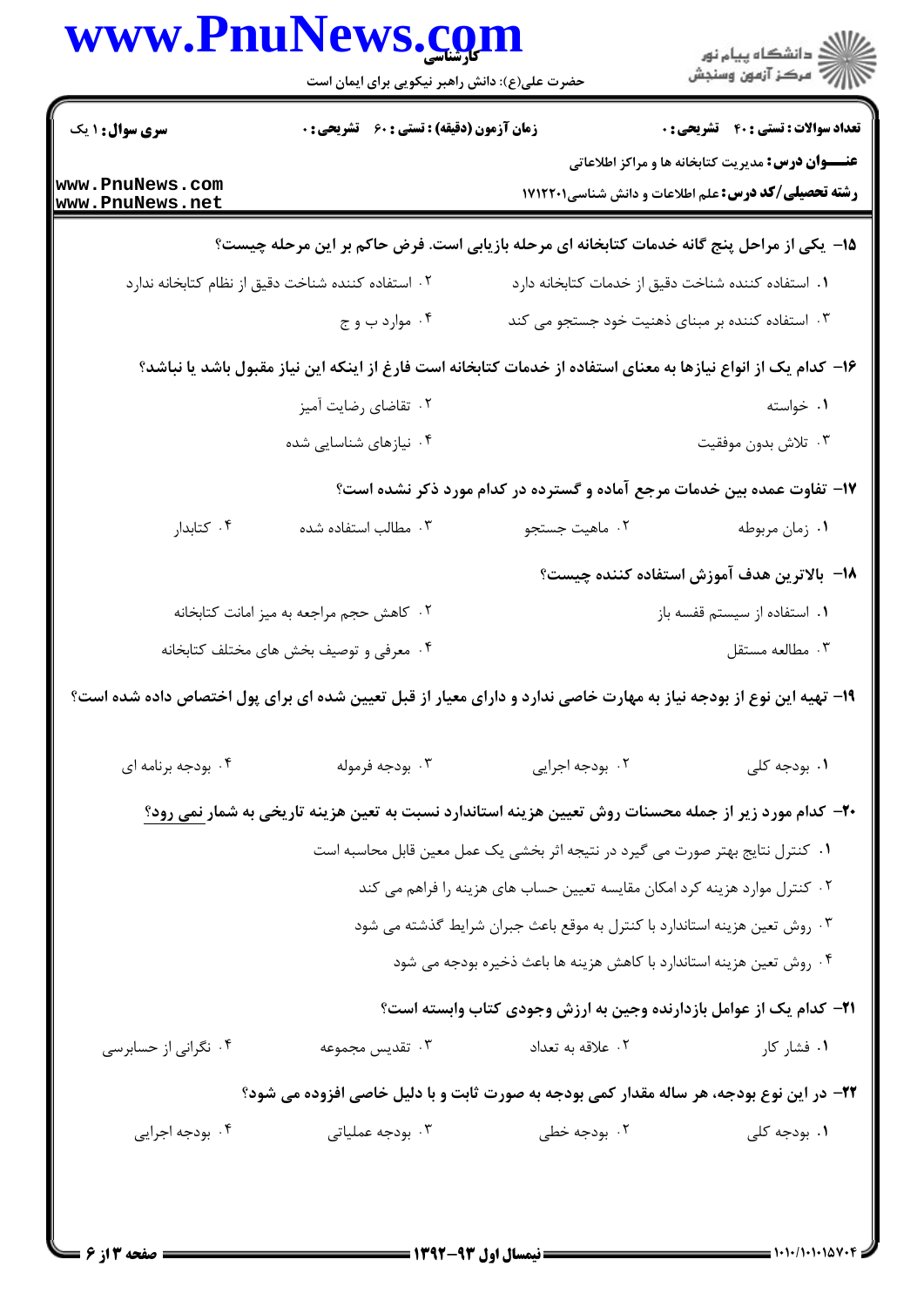|                                    | www.PnuNews.com<br>حضرت علی(ع): دانش راهبر نیکویی برای ایمان است                                                |                                                                  | ڪ دانشڪاه پيام نور<br>/7 مرڪز آزمون وسنڊش                                                                              |
|------------------------------------|-----------------------------------------------------------------------------------------------------------------|------------------------------------------------------------------|------------------------------------------------------------------------------------------------------------------------|
| <b>سری سوال : ۱ یک</b>             | <b>زمان آزمون (دقیقه) : تستی : 60 ٪ تشریحی : 0</b>                                                              |                                                                  | <b>تعداد سوالات : تستی : 40 قشریحی : 0</b>                                                                             |
| www.PnuNews.com<br>www.PnuNews.net |                                                                                                                 |                                                                  | <b>عنـــوان درس:</b> مدیریت کتابخانه ها و مراکز اطلاعاتی<br><b>رشته تحصیلی/کد درس:</b> علم اطلاعات و دانش شناسی1۷۱۲۲۰۱ |
|                                    |                                                                                                                 |                                                                  | ۲۳- راه کارهای پیشنهادی برای نگهداری منابع وجین شده اما کارآمد چیست؟                                                   |
|                                    |                                                                                                                 |                                                                  | ٠١. تشكيل مجموعه جديد با منابع وجين شده                                                                                |
|                                    |                                                                                                                 | ۰۲ نگهداری حداقل یک نسخه از منابع کارآمد در گنجینه کتاب          |                                                                                                                        |
|                                    |                                                                                                                 |                                                                  | ۰۳ اهداء منابع مفید به مجموعه ضعیف تر                                                                                  |
|                                    |                                                                                                                 |                                                                  | ۰۴ موارد ب و ج                                                                                                         |
|                                    |                                                                                                                 |                                                                  | <b>۳۴</b> - مهمترین نقطه ضعف فهرست های رده ای چیست؟                                                                    |
|                                    | ۰۲ هزينه بالاي توليد آن                                                                                         |                                                                  | ۰۱ غیر قابل درک بودن آن برای افراد غیر کتابدار                                                                         |
|                                    | ۰۴ حجم زیاد آن و نیاز به فضای بزرگ برای نگهداری                                                                 |                                                                  | ۰۳ زمان بر بودن فرايند توليد آن                                                                                        |
|                                    | ۲۵- کدام یک از بخش های کتابخانه های کوچک به عنوان بخش مرجع فعالیت می کند؟                                       |                                                                  |                                                                                                                        |
| ۰۴ بخش رزرو                        | ۰۳ بخش امانت                                                                                                    | ۰۲ بخش صحافی                                                     | ۰۱ بخش فنی                                                                                                             |
|                                    | ۲۶- تنها یک مورد از موارد ذکر شده از جمله معایب وارسی مجدد مخزن به شمار نمی آید. آن مورد کدام است؟              |                                                                  |                                                                                                                        |
|                                    | ۰۲ زمان بر بودن                                                                                                 |                                                                  | ۰۱ هزينه بر بودن                                                                                                       |
|                                    | ۰۴ وجین کردن مجموعه                                                                                             |                                                                  | ۰۳ نیاز به بازگرداندن کتابها                                                                                           |
|                                    |                                                                                                                 |                                                                  | <b>Principle of Osmosis -۲۷ با کدام یک از مفاهیم زیر در ارتباط است؟</b>                                                |
|                                    |                                                                                                                 | ۰۱ اصل تاثیر گذار جهت هماهنگی با تغییرات جدید در سازماندهی منابع |                                                                                                                        |
|                                    |                                                                                                                 | ۰۲ بخش از کتابخانه که اداره آن توسط یک گروه حاص صورت می گیرد     |                                                                                                                        |
|                                    |                                                                                                                 |                                                                  | ۰۳ فهرستی نویسی منابع قبل از اینکه انتشار یابد                                                                         |
|                                    |                                                                                                                 | ۰۴ مجموعه ای خاص که به مناسبات، صنایع و … مربوط است              |                                                                                                                        |
|                                    | ۲۸– بر اساس راهنمای انجمن کتابداری آمریکا، کدام یک از سطوح پنجگانه گسترش مجموعه، تنها شامل ابزارهای مرجع بسیار  | مبتدی و محدود جهت پاسخگویی به سوالات موضوعی است؟                 |                                                                                                                        |
| ۰۴ سطح جامع                        | ۰۳ سطح مطالعه                                                                                                   | ۰۲ سطح حداقل                                                     | ٠١ سطح پايه                                                                                                            |
|                                    | ۲۹– مقبولیت سایر آثاری که یک نویسنده قبلا تهیه کرده است با کدام معیار انتخاب منابع توسط کتابخانه در ارتباط است؟ |                                                                  |                                                                                                                        |
| ۰۴ اصالت                           | ۰۳ دامنه                                                                                                        | ۰۲ جذابیت                                                        | ٠١. تناسب                                                                                                              |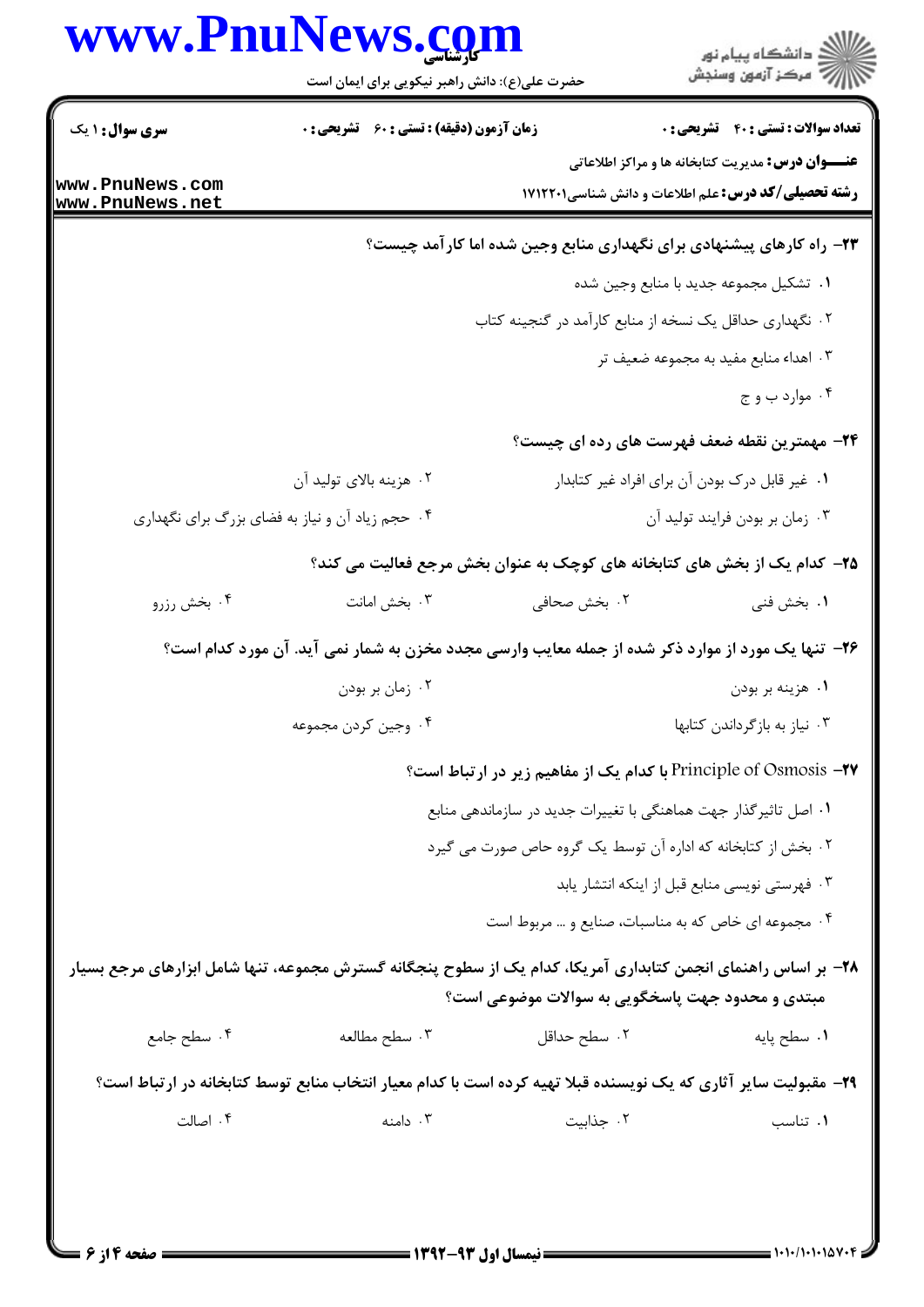## www.PnuNews.com

.<br>د انشگاه پیام نور ے<br>کا مرکز آزمون وسنجش

حضرت علی(ع): دانش راهبر نیکویی برای ایمان است

**تعداد سوالات : تستی : 40 - تشریحی : 0** 

**عنـــوان درس:** مدیریت کتابخانه ها و مراکز اطلاعاتی

**رشته تحصیلی/کد درس:** علم اطلاعات و دانش شناسی121221 ۱۷

**زمان آزمون (دقیقه) : تستی : 60 گشریحی: 0** 

**سری سوال : ۱ یک** 

www.PnuNews.com www.PnuNews.net

### ۳۰- ارتباط دو مقوله آموزش و پژوهش در کتابخانه های دانشگاهی و آموزشگاهی چگونه است؟

- ١. در كتابخانه دانشگاهي و آموزشگاهي پژوهش مقدم بر آموزش است
	- ۰۲ در کتابخانه دانشگاهی آموزش مقدم بر پژوهش است
- ۰۳ در کتابخانه دانشگاهی و آموزشگاهی آموزش مقدم بر پژوهش می باشد
	- ۰۴ در کتابابخانه های آموزشگاهی پژوهش مقدم بر آموزش است

۳۱− بر اساس تقسیم بندی تراهن در مورد تقسیم بندی بودجه خرید منابع کتابخانه، منظور از بودجه خاص چیست؟

- ٠١. بودجه لازم براي خريد منابع كمياب
	- ۲. بودجه لازم برای اشتراک پیایندها
- ۰۳ بودجه لازم برای برای خرید کتاب های درسی دانشجویان فقیر
	- ۰۴ بودجه ذخیره برای مواقع بحرانی

۳۲- در ارتباط با کتابخانه های دانشگاهی، هزینه های سازمانی چه نوع هزینه هایی را شامل می شوند؟

- ۱. هزینه هایی که برای مجموعه سازی بخش های مختلف در حوزه های موضوعی مرتبط با هر بخش صورت می گیرد
	- ۰۲ هزینه هایی که برای مجموعه سازی در هر بخش می تواند صورت گیرد
	- ۰۳ هزینه هایی که برای تهیه زیرساخت های یک کتابخانه به کار می رود
		- ۰۴ پشتوانه مالی کتابخانه جهت امور پیش بینی نشده

### ٣٣– بر اساس پیشنهاد گلفاوند، ٣٠ تا ۴۵ درصد بودجه کتابخانه به بودجه عمومی اختصاص می یابد، موارد مصرف این بودجه چیست؟

- ۰۲ خریدمواد دیداری شنیداری ۰۱ خرید نشریات
	- ۰۴ خرید تجهیزات ۰۳ خرید نسخه های متعدد و مورد نیاز از یک منبع

#### Standing order -٣۴ چیست؟

١. نوعي از سفارش كه هر نشريه، پيايند، يا فروستي را كه در يك موضوع منتشر مي شود فراهم مي كند ۲ . نوعی از سفارش که هر نشریه، پیایند، یا فروستی را که در هر موضوعی منتشر می شود فراهم می کند ۰۳ نوعی از سفارش که تمام مواد منتشر شده توسط یه ناشر را در بر می گیرد ۰۴ سفارش مشروط تمام مواد و منابع مربوط به یک موضوع خاص از طریق یک کارگزار را در بر می گیرد